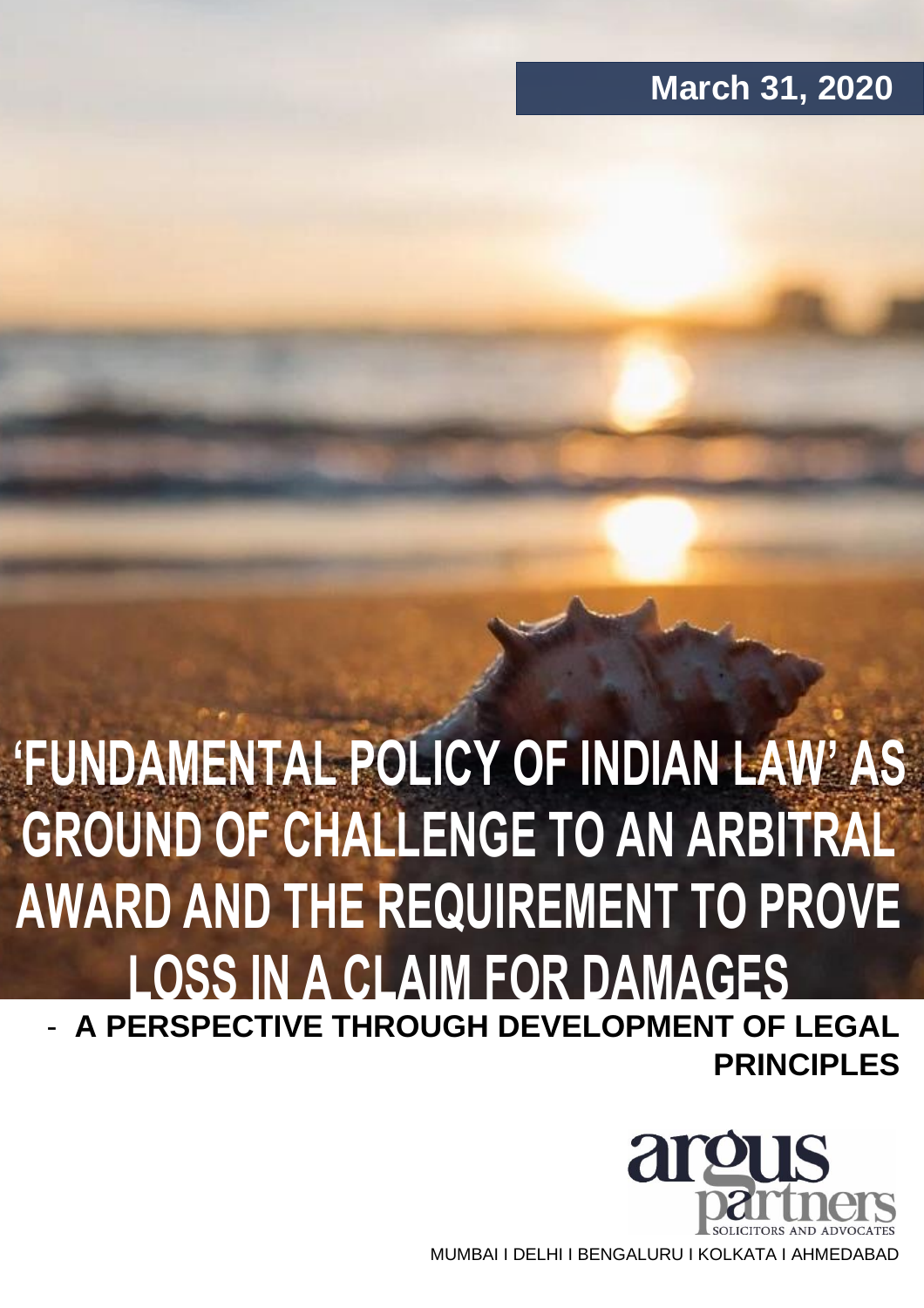

#### **Introduction**

An award passed by an arbitral tribunal can be set aside if the Court finds that the arbitral award is in conflict with the public policy of India.<sup>1</sup> Explanation 1 of Section 34(2) of the Arbitration and Conciliation Act, 1996 (hereinafter "**Act**") clarifies that an award is in conflict with the public policy of India, only if, -

- (i) the making of the award was induced or affected by fraud or corruption or was in violation of section 75 or section 81; or
- (ii) it is in contravention with the fundamental policy of Indian law; or
- (iii) it is in conflict with the most basic notions of morality or justice.

Explanation 2 of Section 34(2) of the Act further clarifies that the test as to whether there is a contravention with the fundamental policy of Indian law shall not entail a review on the merits of the dispute.<sup>2</sup>

Section 34 (2A) of the Act, as inserted by the Arbitration and Conciliation (Amendment) Act, 2015 (hereinafter "**2015 Amendment**") provides an additional ground of patent illegality for setting aside an award arising out of purely domestic arbitrations. The basis of challenge of an award on the ground of patent illegality must meet the standard set out by the Hon'ble Supreme Court of India in *ONGC Limited v. Saw Pipes Limited*<sup>3</sup> . 4

The amendments made in Section 34 of the Act recognized the fact that that domestic arbitrations and international commercial arbitrations having seat in India shall be treated differently in so far as grounds for setting aside of the award under Section 34 of the Act was concerned. The amendments were largely based on the 246<sup>th</sup> Report of the Law Commission of India which *inter alia* recommended that a mere violation of a law of India, even if such violation goes to the root of the matter, would not play foul of 'public policy of India' in cases of international commercial arbitrations.<sup>5</sup> Consequently, after the 2015 amendment, the ground of patent illegality is no longer available to a party challenging an award passed even in a domestically seated international commercial arbitration while it is available under Section 34 (2A) to a purely domestic arbitration.<sup>6</sup>

While the first part of this paper deals with the meaning of fundamental policy of Indian law and how this expression has been understood, interpreted and developed over the years by the courts in India; the second part explores the question: whether the requirement to prove loss in a claim for damages can be elevated to the status of fundamental policy of Indian law as evolved by the courts in India.

<sup>&</sup>lt;sup>1</sup> Section 34(2)(b)(ii) of the Act. This statement consciously excludes the grounds of challenge to an arbitral award under Section  $34(2)(a)$  and Section  $34(2)(b)(i)$  of the Act which also do not deal with merits of the decision rendered by the arbitral tribunal.

<sup>&</sup>lt;sup>2</sup> Inserted by Section 18(1) of the Arbitration and Conciliation (Amendment) Act, 2015

<sup>3</sup> (2003) 5 SCC 705

<sup>4</sup> Report No. 246, Amendments to the Arbitration and Conciliation Act, 1996, Law Commission of India, Government of India, August, 2014, ¶ 18. The basis of challenge to an award on the ground of patent illegality propounded in *ONGC Limited v. Saw Pipes* has been followed by the Supreme Court in *Mcdermott International Inc v. Burn Standard* (2006) 11 SCC 181; *DDA v. R.S.Sharma* (2008) 13 SCC 80; Associate Builders v. Delhi Development Authority (2015) 3 SCC 49

<sup>5</sup> *Ibid*, ¶ 35 – 37

<sup>6</sup> See *Ssyangyong Engineering and Construction Co. Ltd. v. National Highway Authority of India* (2019) 15 SCC 131; *Jumbo World Holdings Limited and Ors. v. Embassy Property Developments Private Limited* 2020 SCC OnLine Mad 61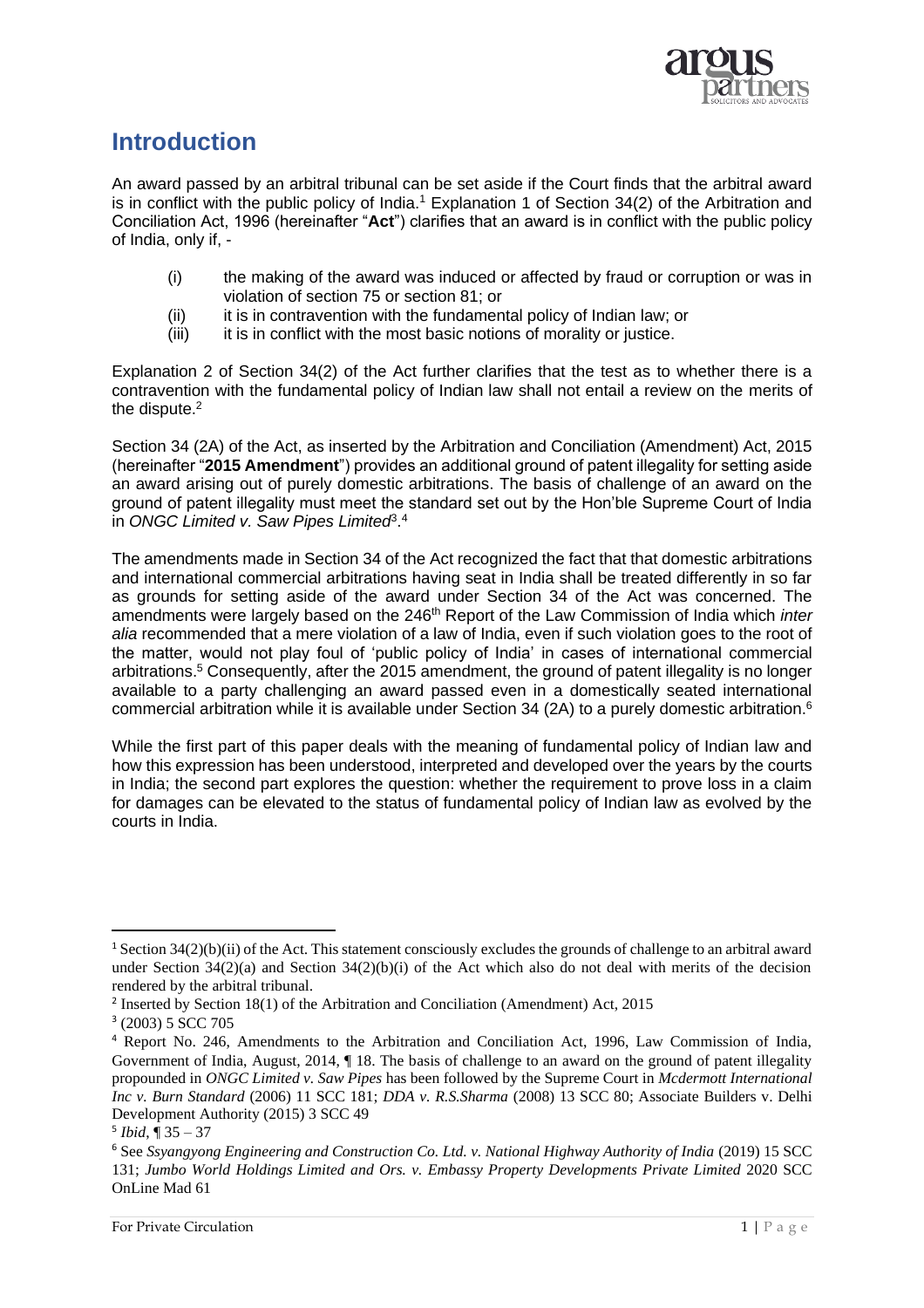

### **What is Fundamental Policy of Indian Law**

An award passed in an international commercial arbitration having its seat in India can be set aside on ground of it being against the public policy of India, albeit minus the "patent illegality" principle. As stated above, one of the constituents of public policy of India is the expression fundamental policy of Indian law. Explanation 2 of Section 34(2) of the Act further clarifies that the test as to whether there is a contravention with the fundamental policy of Indian law shall not entail a review on the merits of the dispute.

Thus, what is significant to note is that post the 2015 Amendment, while adjudicating whether an award is in conflict with the fundamental policy of Indian law, the courts cannot examine the award as if to conduct a review on merits of the dispute. With the amendment to the Act, a statutory safeguard has been put in place which is perhaps is one of the most significant change from the pre-amendment era where arbitral awards were routinely interfered with by the courts on a detailed review of the merits of the case.

Hence, the questions that essentially now arise are - what is fundamental policy of Indian law and to what extent the courts should interfere when an award is assailed as being in contravention to fundamental policy of Indian law post the 2015 Amendment?

#### **Indian Courts on Fundamental Policy of Indian law –** *Renusagar to Vijay Karia*

One of the leading cases in the country where the term "public policy of India" and fundamental policy of Indian law was interpreted by the Supreme Court was in the year 1993 in the case of *Renusagar Power Company Limited v. General Electric Company<sup>7</sup>* . In *Renusagar*, the Supreme Court held that an award in violation of the Foreign Exchange Regulation Act, 1973 ("**FERA**"), being a statute enacted to safeguard the national economic interest, shall be contrary to the public policy of India and the fundamental policy of Indian law. In the same judgment, the Supreme Court observed that disregarding orders passed by superior courts would adversely affect the administration of justice and consequently an award passed in such disregard to orders of superior courts shall also be a violation of fundamental policy of Indian law.<sup>8</sup> Importantly, the Supreme Court further held that contravention of law alone would not attract the bar of public policy and something more than contravention of law was required.<sup>9</sup> The Supreme Court, however, did not delve into the question of what course of inquiry should the courts adopt to ascertain if the award was in breach of fundamental policy of Indian law but merely indicated couple of instances on the facts of the case before it.

Ten years later, the Supreme Court in *ONGC Limited v. Saw Pipes Limited<sup>10</sup>*, after examining the grounds on which an award can be set aside under Section 34 of the Act, held that in addition to the narrower meaning given to the term "public policy" in *Renusagar*, the award could be set aside if it was patently illegal.<sup>11</sup> Although the Supreme Court in Saw Pipes sought to expand the scope of inquiry to set aside an award in purely domestic arbitrations by giving a wider interpretation to 'public policy', it had the unfortunate effect of being extended to apply equally to awards arising out of international commercial arbitrations as well as foreign awards, given the then statutory language of the Act.<sup>12</sup>

- 8 *Ibid*, ¶ 76 & 85
- 9 *Ibid*, ¶ 65
- <sup>10</sup> (2003) 5 SCC 705

<sup>7</sup> 1994 Supp (1) SCC 644

<sup>11</sup> *Ibid*, ¶ 31

<sup>12</sup> *Supra* note 4, ¶ 35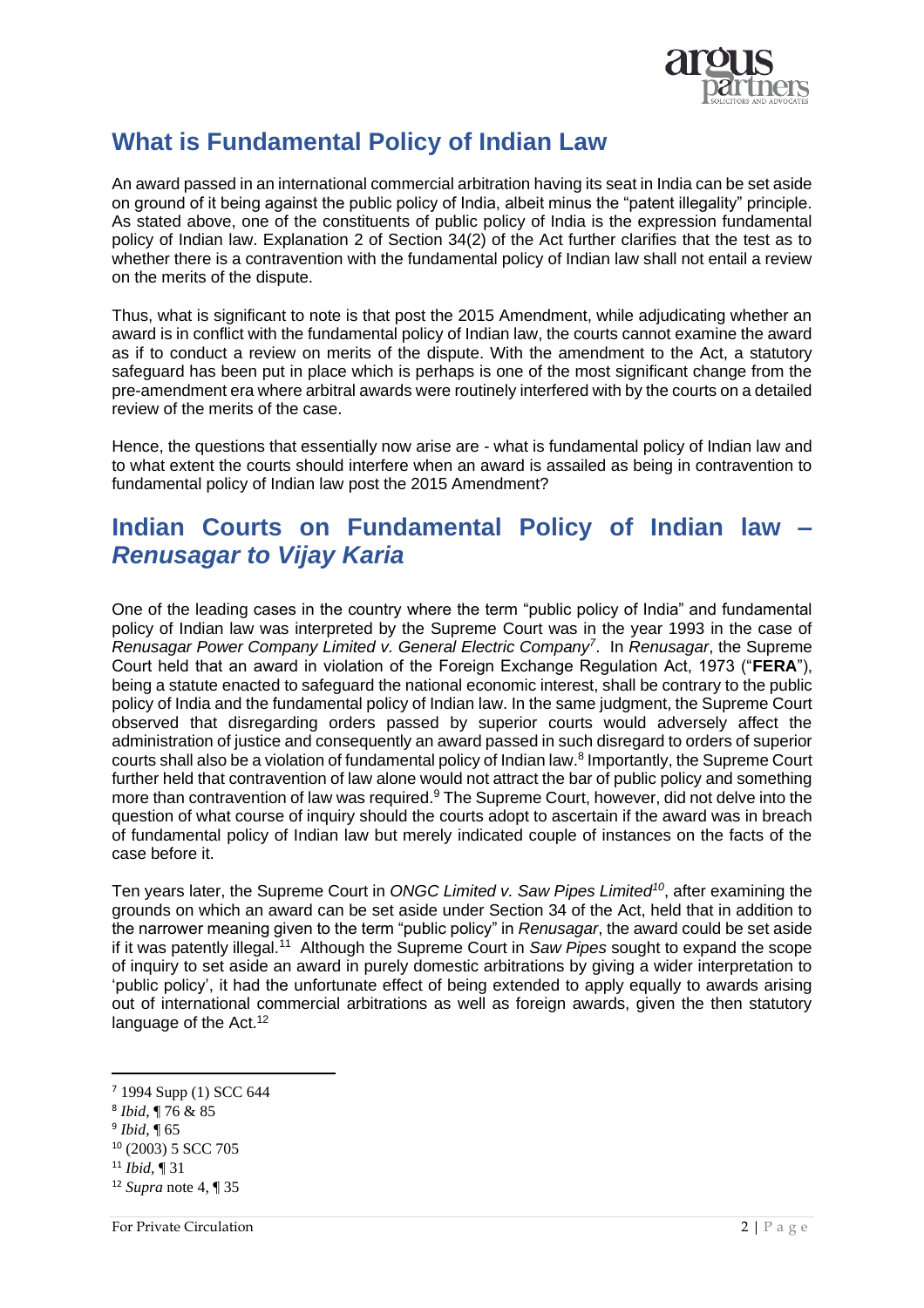

In order to do away with the unintended consequences of *Saw Pipes*, the Law Commission of India, in the year 2014, recommended the addition of Section 34 (2A) to the Act to deal with purely domestic awards, which may also be set aside if the Court finds that such award is vitiated by "patent illegality appearing on the face of the award."<sup>13</sup> The Law Commission of India further recommended the restriction of the scope of "public policy" to bring the definition in line with the definition propounded by the Supreme Court in *Renusagar*.

Before the recommendations of the Law Commission of India could be considered by the legislature, the term 'fundamental policy of Indian law' was construed widely by the Supreme Court in *ONGC v. Western Geco International Limited<sup>14</sup>* to include the Wednesbury principle of reasonableness<sup>15</sup>. In Western Geco, the Supreme Court without exhaustively enumerating the purport of the expression fundamental policy of Indian law referred to three juristic principles which, according to the Supreme Court, would necessarily be understood as a part and parcel of the fundamental policy of Indian law. These three well established juristic principles were: (i) adopting a judicial approach, (ii) following natural justice and (iii) absence of perversity or irrationality tested on the touchstone of Wednesbury principle of reasonableness. Thus, the Supreme Court *inter alia* incorporated the Wednesbury principle of reasonableness as a part of fundamental policy of Indian law.

Following *Western Geco*, the Supreme Court in the case of *Associate Builders v. Delhi Development Authority<sup>16</sup>* further fortified the concept of fundamental policy of Indian law to include - violation of FERA & disregard to superior courts (as explained in *Renusagar*) and the three juristic principles viz. judicial approach, natural justice and absence of perversity or irrationality (as explained in *Western Geco*). Of course, the aforesaid principles/instances were not exhaustive and were capable of further expansion.

As the Supreme Court's judgements in *Western Geco* and *Associate Builders* had the effect of expanding the power of courts rather than minimizing it (which would be contrary to international practice), the Law Commission of India believed that a clarification was needed in the amendments proposed by the Commission to ensure that the term fundamental policy of Indian law was narrowly construed.<sup>17</sup> The Law Commission believed that if such clarification was not incorporated, all amendments suggested by them in relation to construction of the term "public policy" and fundamental policy of Indian law will be rendered nugatory as the applicability of Wednesbury principle of reasonableness would permit a review of an arbitral award on merits. This would have opened the floodgates for challenges to arbitral awards on the ground of violation of fundamental policy of Indian law.<sup>18</sup> Eventually, the suggestions made by the Law Commission of India in the Supplementary Report were adopted and the Act was amended with effect from October 23, 2015.<sup>19</sup>

As fundamental changes were made in the law governing arbitrations in India, it was necessary for the highest court of the land to adopt, interpret, clarify and elucidate (wherever necessary) the

<sup>13</sup> *Ibid*

<sup>14</sup> (2014) 9 SCC 263

<sup>15</sup> Wednesbury principle of reasonableness is a fundamental principle in administrative law which was propounded by the Court of Appeal in England and Wales in *Associated Provincial Picture Houses Ltd. v Wednesbury Corporation* [1948] 1 KB 223. The Wednesbury principle of reasonableness states that to have the right to intervene, the courts shall have to conclude: (i) in making the decision, the authority took into account factors that ought not to have been taken into account, or (ii) the authority failed to take into account factors that ought to have been taken into account, or (iii) the decision was so unreasonable that no reasonable authority would ever consider imposing it.

<sup>16</sup> (2015) 3 SCC 49

<sup>&</sup>lt;sup>17</sup> "Public Policy" – Developments post – Report No. 246, Supplementary to Report No. 246 on Amendments to Arbitration and Conciliation Act, 1996, Law Commission of India, Government of India, February, 2015, ¶ 10.3 <sup>18</sup> *Ibid*, ¶ 10.5

<sup>19</sup> *See* Explanation 2 of Section 34 of the Act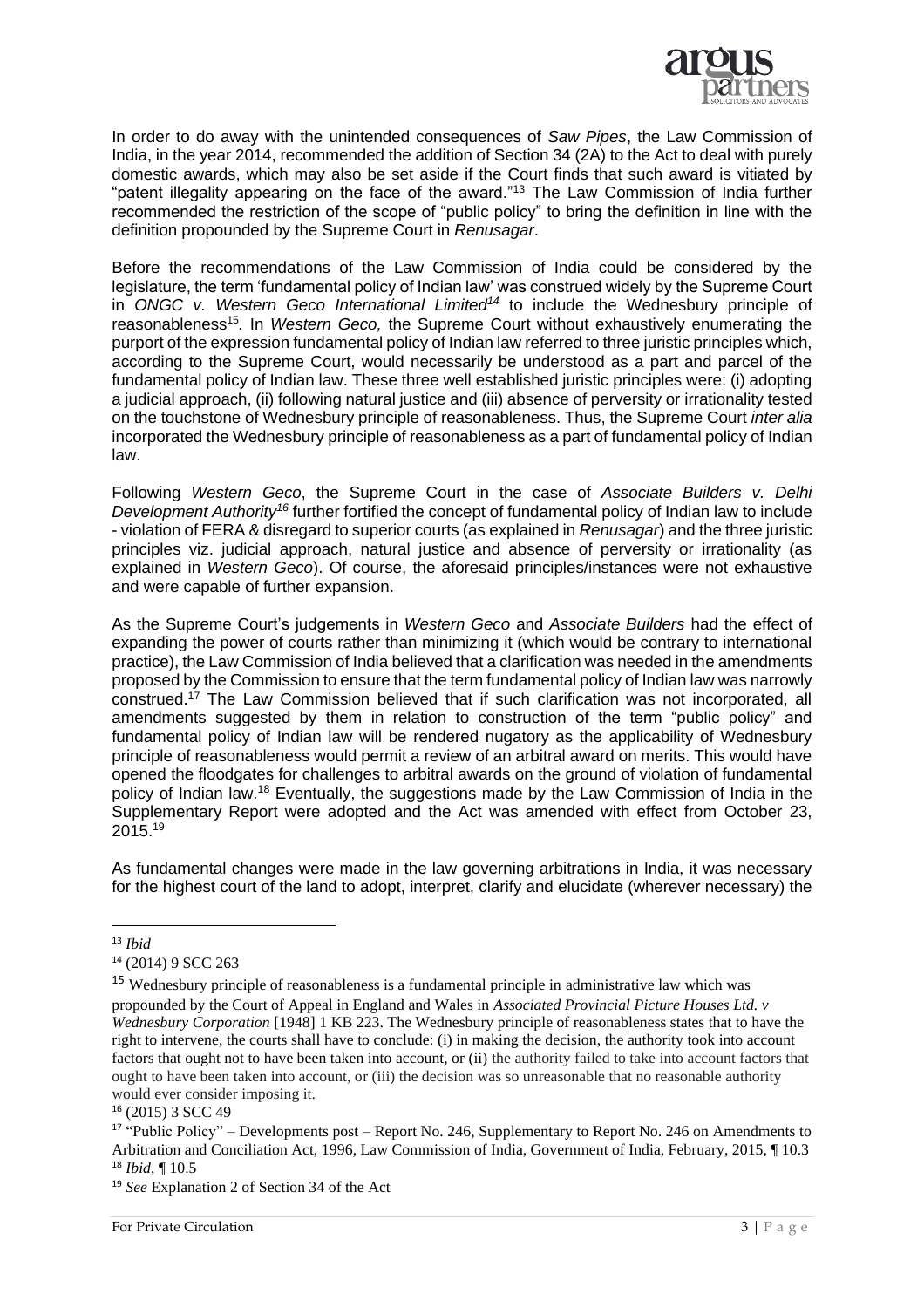

scope of public policy ground for setting aside arbitral awards post amendments made by the 2015 Amendment.

The Supreme Court in the landmark judgement of *Ssyangyong Engineering and Construction Co. Ltd. v. National Highway Authority of India<sup>20</sup>*, embarked on the journey of tracing the amendments based on the law commission report, the statement of objects and reasons of the 2015 Amendment and the judicial interpretations of the term fundamental policy of Indian law. In *Ssyangyong*, the Supreme Court held that the expression fundamental policy of Indian law would be relegated to the *Renusagar* understanding of the expression i.e. violation of provisions of FERA and disregard to judgements of superior courts. As stated above, *Renusagar's* expression of fundamental policy of Indian law was laid down on the facts of the case and was obviously not an exhaustive list of juristic principles guiding the term fundamental policy of Indian law.

The Supreme Court in *Ssyangyong* further observed that the expansive meaning of the term fundamental policy of Indian law incorporated in *Western Geco* would no longer sustain. This is because, under the guise of interfering with an award on the ground that the arbitrator did not adopt a judicial approach, the Court's intervention would be on the merits of the award, which is impermissible post the 2015 amendment.<sup>21</sup> Thus, in *Ssyangyong*, the Supreme Court relied on *Renusagar* for indicating the principles forming part of fundamental policy of Indian law and in a way lost an opportunity to lay down certain authoritative principles guiding the fundamental policy of Indian law.

Meanwhile, the Delhi High Court in the case of *Cruz City 1 Mauritius Holdings v. Unitech Limited<sup>22</sup> ,* while dealing with enforcement of a foreign award held that a contravention of any provision of an enactment shall not be synonymous to contravention of fundamental policy of Indian law and that the said expression would refer to the principles and the legislative policy on which Indian statutes and laws are founded. The Delhi High Court further went on to add that the expression "fundamental policy" connotes the basic and substratal rationale, values and principles which form the bedrock of laws in our country.<sup>23</sup> Perhaps one of the most crucial observations of the Delhi High Court was that the objections on the ground of public policy must be such that <u>offend the core</u> values of India's national policy and which it cannot be expected to compromise. 24

Thus, the Delhi High Court, sought to provide a much more narrowed down definition of what would constitute a violation of fundamental policy of Indian law. It was clarified that mere contravention of an enactment/legislation shall not contravene the fundamental policy of Indian law and what would be required to establish is that the violation shall be such that would offend the core values of India's legislative policy which as a nation, the country cannot be expected to compromise.

Interestingly, in Cruz City, the Delhi High Court held that a simpliciter violation of any provision of Foreign Exchange Management Act, 1999 ("**FEMA**") (the successor of FERA) unlike a violation of a provision of FERA, shall not be considered synonymous to offending the fundamental policy of Indian law.<sup>25</sup> Thus, the scope of violation of a provision of FEMA being contrary to fundamental policy of Indian law was considerably mellowed down in the *Cruz City vis-à- vis* the violation of FERA as propounded in *Renusagar*.

The Delhi Court judgement of *Cruz City* was met with approval by the Supreme Court recently in the case of *Vijay Karia and Ors. v. Prysmian Cavi E Sistemi SRL and Ors.<sup>26</sup> ,* wherein the Supreme

<sup>23</sup> *Ibid*, ¶ 97

 $^{25}$  *Ibid*,  $\frac{1}{9}$  108

<sup>20</sup> (2019) 15 SCC 131

<sup>21</sup> *Ibid,* ¶ 35

<sup>22</sup> (2017) 239 DLT 649

<sup>24</sup> *Ibid*, ¶ 97, 98

<sup>26</sup> 2020 SCC OnLine SC 177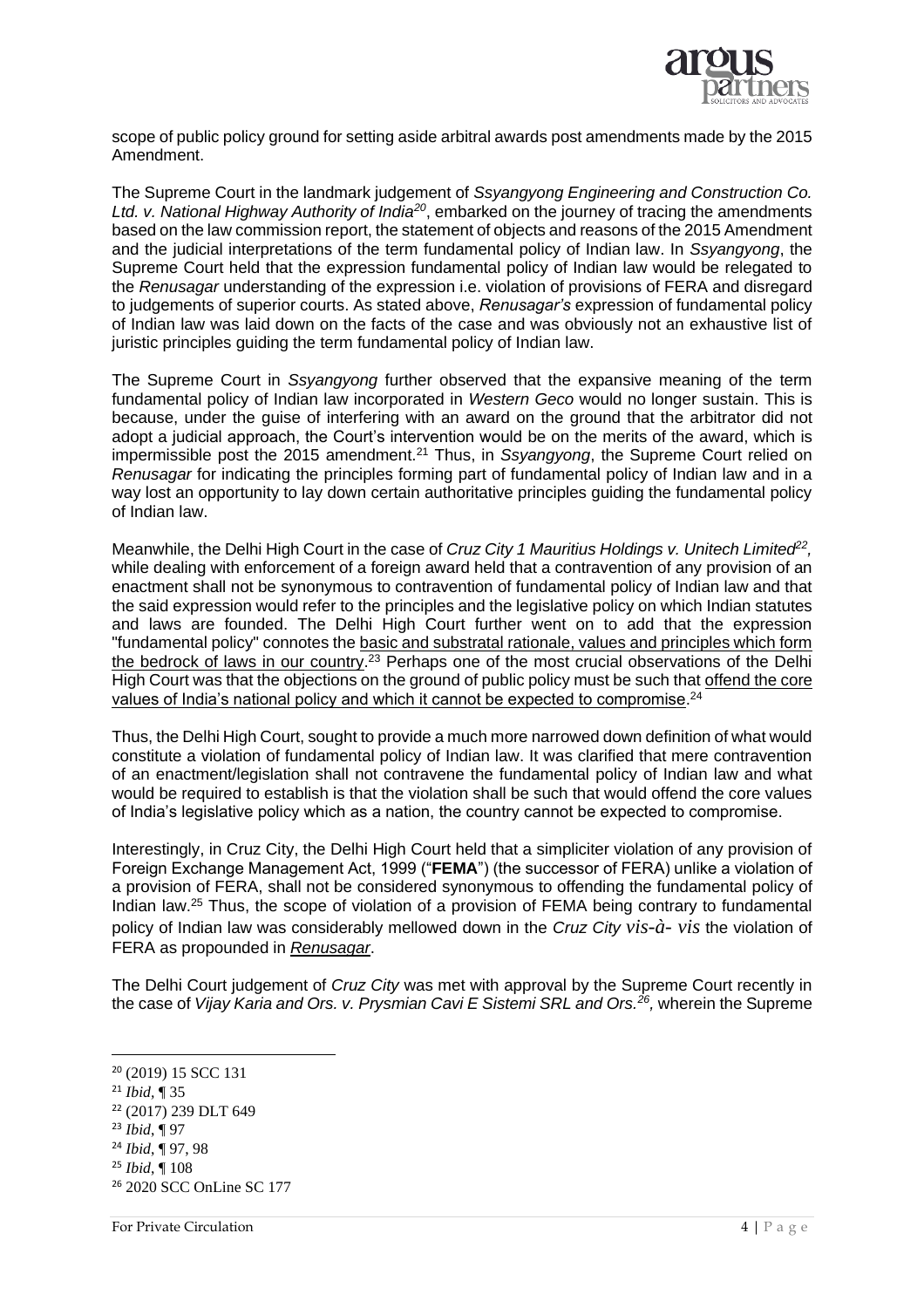

Court on the scope of challenge to an award on the ground of violation of fundamental policy of India observed, as follows:

"*The fundamental policy of Indian law, as has been held in Renusagar (supra), must amount to a breach of some legal principle or legislation which is so basic to Indian law that it is not susceptible of being compromised. "Fundamental Policy" refers to the core values of India's public policy as a nation, which may find expression not only in statutes but also time-honoured, hallowed principles which are followed by the Courts.*" (emphasis supplied)

On the aspect of provisions of FEMA being a fundamental policy of Indian law was negated by the Supreme Court and it was *inter alia* clarified that a rectifiable breach under FEMA can never be held to be a violation of the fundamental policy of Indian law especially in view of the drastic change in India's foreign policy from FERA to FEMA.<sup>27</sup>

The Supreme Court in *Vijay Karia* reaffirmed the principle that for a violation of fundamental policy of Indian law that there shall be a breach of a legal principle or legislation that is so basic to Indian law that the same can't be compromised. Implicit to this finding is that mere violation of any enactment shall not be a breach of fundamental policy of Indian law unless the same comprises of the most basic substratal values and principles forming the bedrock of laws in the country. While propounding the law, the Supreme Court in *Vijay Karia* has presumably created a narrow opening to include not only legislations/enactments that can be said to be an integral part of the policy of India but also *time- honored hallowed principles* which are consistently followed by the courts in India.

#### **What are "Time–honored Hallowed Principles" forming Core Value of National Policy**

The question then is - what are such *time-honored hallowed principles followed by the Courts* which may be considered as core values of India's public policy as a nation. The Supreme Court does not specifically answer this question, atleast in *Vijay Karia*. Arguably, the answer to this question may not be capable of an all-encompassing definition and may need to be answered on a case to case basis.

One such time-honored principle which is not codified by law and is consistently followed by the Courts is the acceptance of binding orders passed by superior courts. Any deviation from this legal principle by way of an arbitral award may certainly be a violation of fundamental policy of Indian law and susceptible to challenge under Section 34 of the Act. Thus, in a case where binding effect of a judgment of a superior court is disregarded by the arbitral tribunal, the same shall be ground for challenge of the award as a breach of fundamental policy of Indian policy.<sup>28</sup>

Some of the other illustrations (not exhaustive) which may play foul of fundamental policy of Indian law may include, i) an award which proceeds on a void contract; ii) upholding a transaction that is rendered void by a statute; iii) granting specific performance without any proof at all of readiness and willingness.<sup>29</sup> On the other hand, the Delhi High Court has held there is no such fundamental policy in Indian law that the arbitral tribunal should mandatorily render decision on jurisdictional issues before hearing the matter on merits.<sup>30</sup>

<sup>27</sup> *Ibid,* ¶ 91

<sup>&</sup>lt;sup>28</sup> See also *Ram Chander v. Union of India*, O.M.P. (COMM) 5/2015 and IA No. 20103/2015, decided on August 28, 2017 (Delhi HC); *Creative Engineers v. Union of India*, Arbitration Petition No. 610 of 2016, decided on November 29, 2018 (Bombay HC); *Union of India v. Recon,* Arbitration Petition (L) No. 1293 of 2019, decided on February 13, 2020 (Bom HC)

<sup>29</sup> *Union of India v. Recon,* Arbitration Petition (L) No. 1293 of 2019, decided on February 13, 2020 (Bom HC) <sup>30</sup> *Glencore International AG v. Indian Potash Limited and Anr.* (2019) 263 DLT 663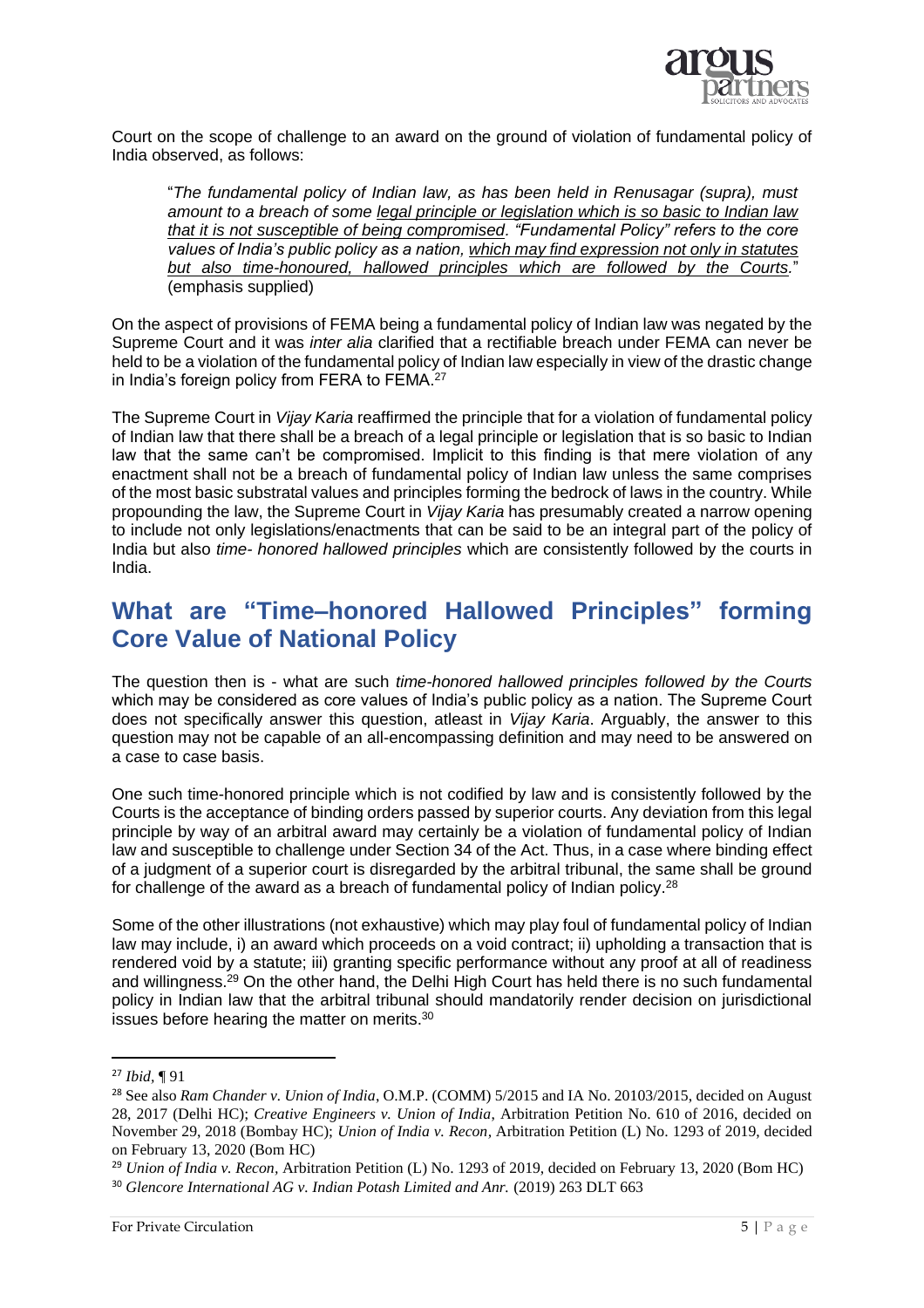

While disregard to orders passed by superior courts or passing an award on the basis of a void contract or upholding a transaction rendered void by a statute may be illustrations of some of the legal principles which are incapable of being compromised, it is extremely difficult, if not impossible to segregate legal principles into categories which can be compromised and others which cannot. It shall, more often than not, depend on the ideology of the courts which are adjudicating a challenge on the ground of breach of fundamental policy of India. Also, while embarking into the journey as to whether a basic legal principle which is not susceptible to compromise is breached or not, there is always a possibility that the courts may have to make some inquiry on the merits of the dispute. This obviously is impermissible after the 2015 Amendment.

#### **Requirement to prove Loss or Damage in a Claim for Damages in the Background of Fundamental Policy of Indian Law**

Another *time honored hallowed legal principle* which may well be treated as a fundamental policy of Indian law is the requirement to prove loss or damage in a case where damages are claimed by a party for the breach of a contract. The basic principle of award of damages, as has been well settled by courts in India, is that compensation can only be given for damage or loss suffered. If damage or loss is not suffered, the law does not provide for a windfall.<sup>31</sup> However, proving loss or damage and the assessment & calculation thereof is more often than not a matter of evidence. The Act is now unequivocal that a challenge to the award shall not entail a review on the merits of the dispute. Thus, the lines can get a little blurred when the courts embark on the issue as to whether an award of damages is granted after following the well settled principles of proof of actual loss or damage. While on one hand, the courts shall have to consider that the arbitral tribunal passes its award after considering the well-established principles of proof of loss or damage, on the other hand, the courts shall have to exercise restraint considering the limited scope of inquiry available on the question of fundamental policy of Indian law.

A learned single judge of the Bombay High Court in the case of *Punj Llyod Ltd. v. IOT Infrastructure and Energy Services Ltd.*<sup>32</sup> set aside an award of damages on the ground of it *inter alia* being in contravention of fundamental policy of Indian law wherein the arbitral tribunal granted a sum mentioned in the agreement as liquidated damages without evidence of any injury or loss suffered as a result of the breach of the contract.

Similarly, the Bombay High Court in *Home Care Retail Marts Pvt. Ltd. v. Haresh N. Sanghavi<sup>33</sup>* set aside the award of forfeiture of security deposit in the absence of proof of loss/damage by the party claiming damages on the ground of it being in contravention to fundamental policy of Indian law. In *Sandhaya Nayak v. Larsen and Toubro Infotech Ltd.,* the Bombay High Court set aside an award of liquidated damages where the employer didn't prove actual loss or damage in a case of termination of an employee for the breach of an employment contract.<sup>34</sup>

Thus, as is observed, the courts have set aside awards on the ground of fundamental policy of Indian law wherein damages were awarded without proof of loss or damage.<sup>35</sup> The courts have treated the requirement to prove damages as a time followed legal principle which is so basic to Indian law that it is not susceptible of being compromised. It can, however, be observed that in all the aforesaid cases, the party claiming damages had not led any evidence to prove loss or damage nor was there any pleading to the effect that it was difficult to ascertain actual loss in the facts of

<sup>31</sup> *Kailash Nath Associates v. Delhi Development Authority and Anr.* (2015) 4 SCC 136

<sup>32</sup> 2018 SCC OnLine Bom 19741

<sup>33</sup> 2019 SCC OnLine Bom 392

<sup>34</sup> 2019 SCC OnLine Bom 6665

<sup>35</sup> See also *Anila Gautam Jain v. Hindustan Petroleum Corporation Limited*, 2018 SCC OnLine Bom 917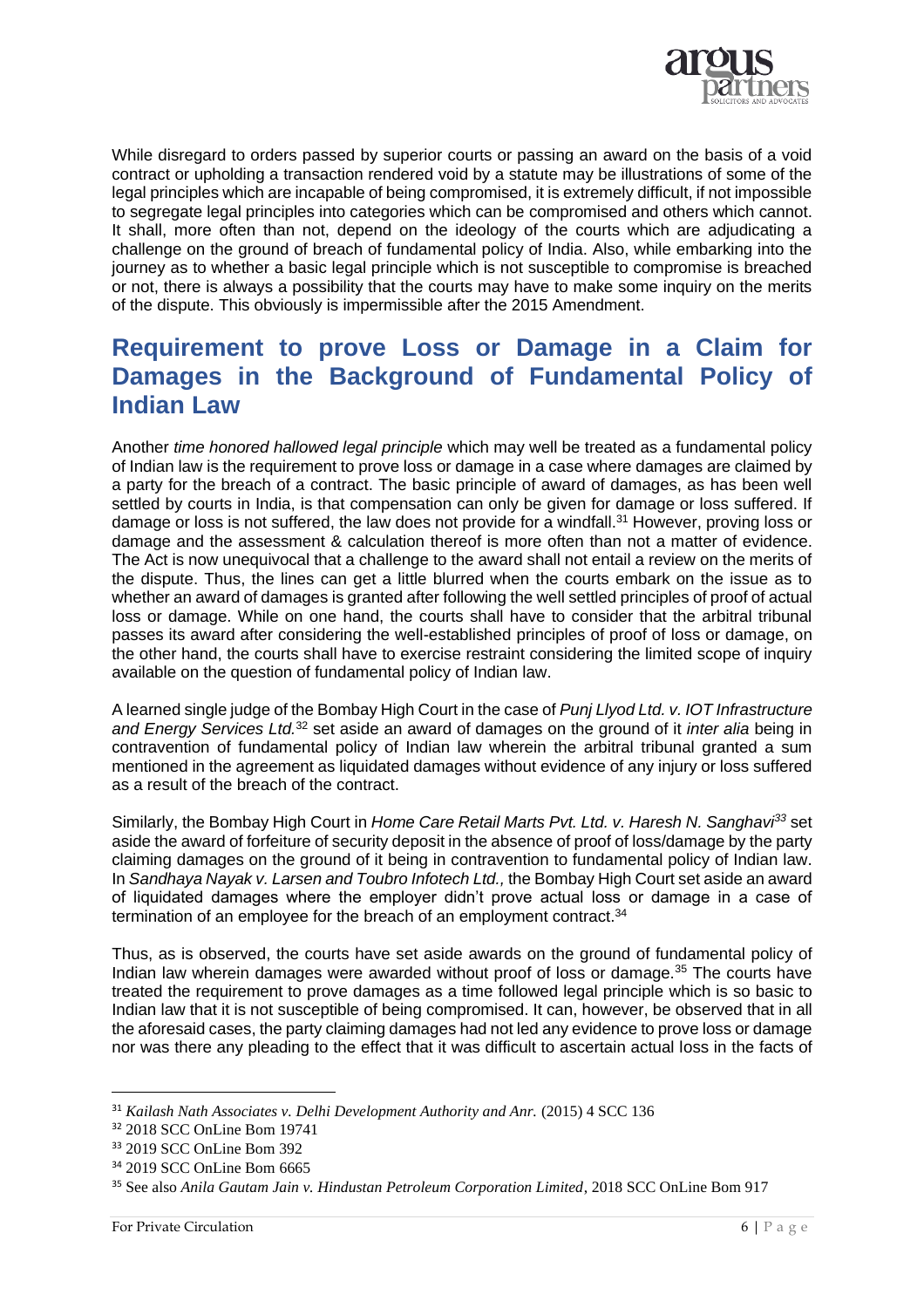

the case. Hence, the Bombay High Court concluded that there was a violation of fundamental policy of Indian law.

However, when viewed from another perspective, it can also be questioned that while elevating the principles of proving loss or damage to the pedestal of public policy of India, has the Bombay High Court not erred in opening the floodgates for future challenges considering the largely factual nature of inquiry the courts have to undertake on the evidence led by a party to prove damages? Would it not entail a review on the merits of the dispute? Would the absence of proof of loss or damage be a mere breach of Section 73 and 74 of the Contract Act, 1872 (as the case may be) rather than a breach of fundamental policy of Indian law? The answer to all these questions may have to be appropriately answered by the Supreme Court soon.

#### **Conclusion**

The expression fundamental policy of Indian law contains in itself a broad set of principles which have been cultivated by the Supreme Court from *Renusagar* to *Vijay Karia.* The Supreme Court in *Vijay Karia* has identified the expression as a legal principle/enactment which is so basic to Indian law that it is not susceptible of being compromised. This seems to be now the standard on which an award where violation of fundamental policy of Indian law is alleged, has to be judged by courts in India. Whilst judging this, the courts shall have to be conscious of their limited role under the scheme of the Act.

As seen above, the Bombay High Court (for now) has treated the principle of proving of loss or damage in a claim for damages as a fundamental policy of Indian law. In other words, the court seems to be of the view that the principle that loss or damages is required to be proved is a core value which is so basic to the nation's policy that is not expected to be compromised. The Bombay High Court has lifted the general principles governing Section 73 and 74 of the Contract Act, 1872 (as the case may) to the pedestal of fundamental policy of Indian law. The consequence is that the absence of proof of loss or damage rather than being a mere breach of provisions of Contract Act, 1872, may also now be treated as breach of fundamental policy of Indian law. This shall lead to a more expansive meaning of the term fundamental policy of Indian law than intended by the legislature. This would also lead us back to the same position as it were prior to the 2015 Amendment. Also, the Bombay High Court while treating the principles of proving loss or damage to the pedestal of a fundamental policy of Indian law may have unintentionally opened the floodgates for future challenges on the somewhat abstract ground of proving damages. If the aspect whether loss or damage is actually proved by the party claiming damages is routinely analyzed by the courts, the same shall necessarily entail a review on the merits of the dispute, which is impermissible in law.

Thus, the courts in India need to adopt a narrow approach while setting aside awards on the ground of breach of the fundamental policy of Indian law to uphold the legislature's intention of ensuring minimal interference by courts,

*This paper has been written by Ranjit Shetty (Senior Partner) and Rahul Dev (Associate).*